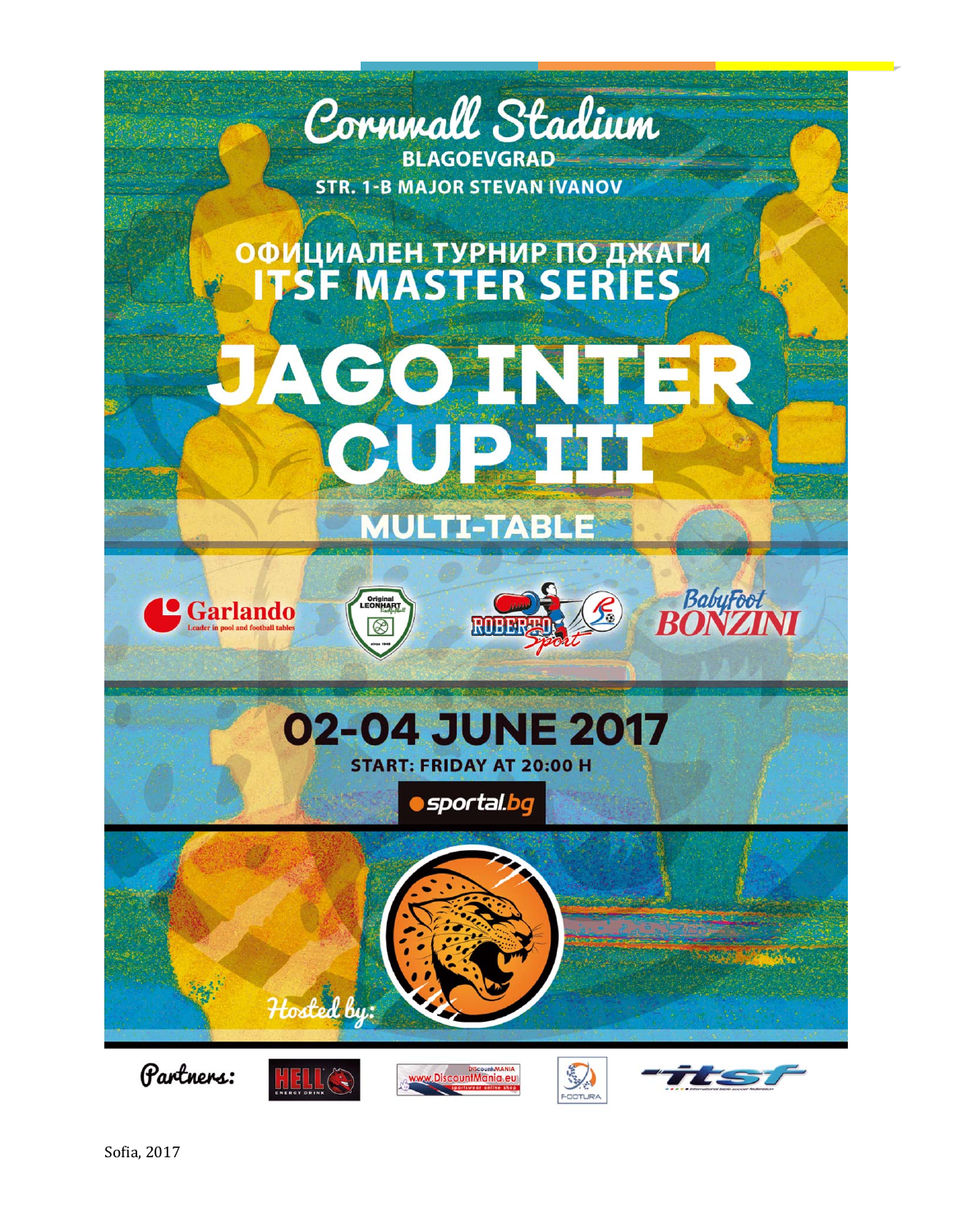

*FC "JAGOARS"*

 Cinema ‐ to the left of the main Bulgaria, Sofia 64 Str. Todor Alexandrov **ACADEMY SPORT BAR** / the main building of Arena West entrance on level ‐2 /



Tel: +359 879 262 878; +359 879 363 878; +359 883 466 229

> Bulgaria, Blagoevgrad 1B Str. Stefan Ivanov **CORNWALL STADIUM**



Tel: +359 879 262 878;

Website: www.jagoars.com FB: www.facebook.com/clubjagoars info@jagoars.com foosballina@gmail.com

# **JAGO INTER CUP III**

# 02‐04 JUNE 2017

Blagoevgrad

# *Домакин: СК по джаги "ДЖАГОАРС"* **FOOSBALL TOURNAMENT INTERNATIONAL MULTI‐TABLE MASTERS**

**"JAGO INTER CUP III"** is the first International Foosball Tournament for season 2017, taking place in Bulgaria. FC "JAGOARS" Blagoevgrad ‐ official member of Bulgarian Table Soccer Federation, is the host and organizer of the event.

The competition will take place in the sport facility of the club – Cornwall Stadium on 10 professional tables of 4 different types:

**3 Leonhart 3 Garlando 2 Top Speed 2 Bonzini**

This International Tournament is valid for the ITSF ranking system **"MASTERS" (https://www.table‐soccer.org/page/jago‐inter‐cup‐iii‐ 2017).**

Everyone can take part in this tournament.

Competition room is with **FREE** entry for all.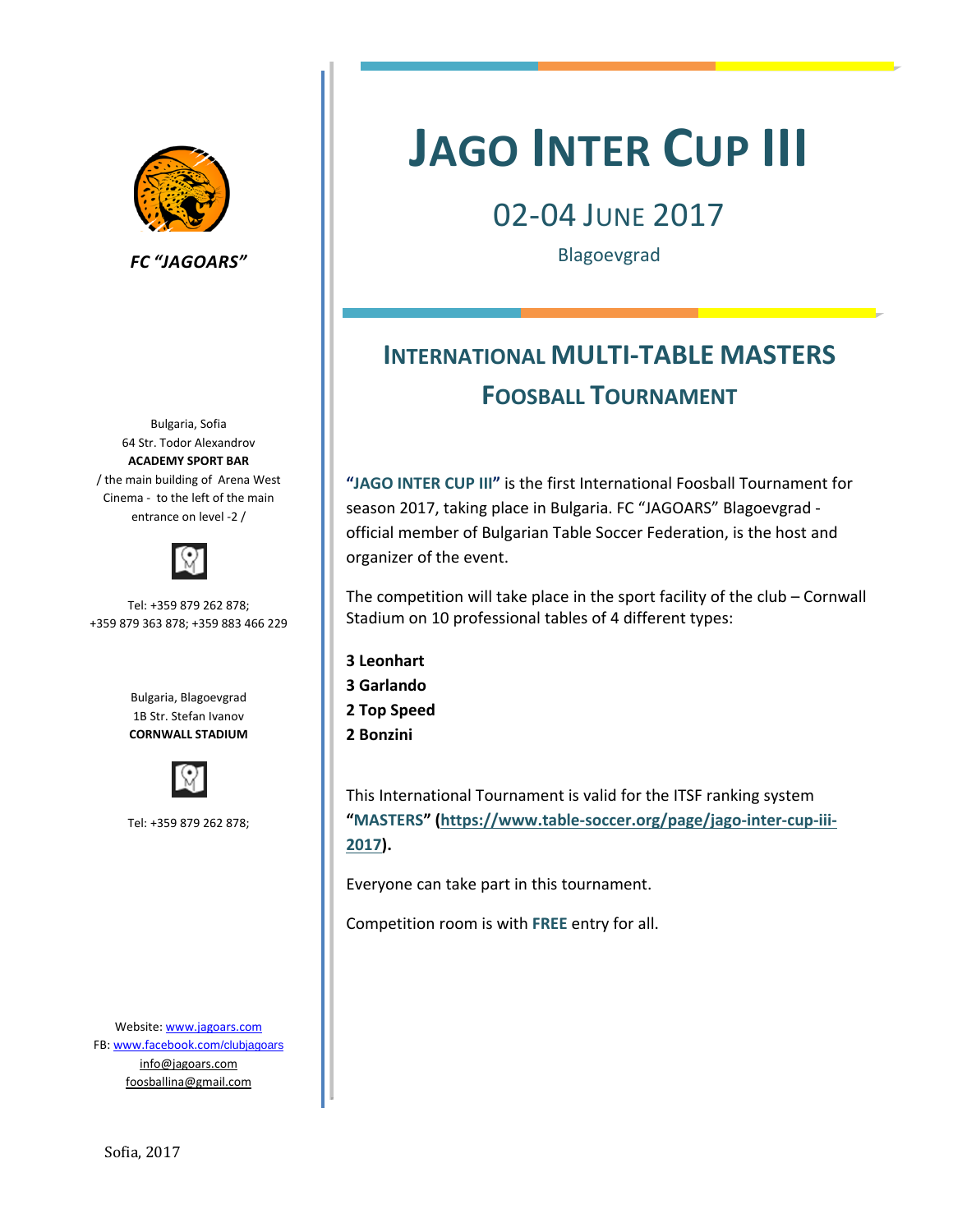The event will take place in the sport facility of the FC "Jagoars":

### **SPORT ROOM "CORNWALL STADIUM"– 02‐04 June 2017**

Blagoevgrad, 1B Str. Stefan Ivanov



## **CATEGORIES**

| <b>EVENT</b>          | <b>ABBREVIATION</b> | <b>ELIGIBILITY</b> | <b>FORMAT</b>                     |
|-----------------------|---------------------|--------------------|-----------------------------------|
| Open Singles          | <b>OS</b>           | Everybody          | <b>Qualifications and SKO 3/5</b> |
| <b>Open Doubles</b>   | <b>OD</b>           | Everybody          | <b>Qualifications and SKO 3/5</b> |
| <b>Women Singles</b>  | <b>WS</b>           | Women              | <b>DKO 3/5</b>                    |
| <b>Women Doubles</b>  | <b>WD</b>           | Women              | <b>DKO 3/5</b>                    |
| <b>Junior Singles</b> | <b>JS</b>           | Juniors*           | <b>DKO 2/3</b>                    |
| <b>Junior Doubles</b> | <b>JD</b>           | Juniors*           | <b>DKO 2/3</b>                    |
| <b>Senior Singles</b> | <b>SS</b>           | Seniors **         | <b>DKO 2/3</b>                    |
| <b>Senior Doubles</b> | <b>SD</b>           | Seniors **         | <b>DKO 2/3</b>                    |
| <b>DYP</b>            | <b>DYP</b>          | Everybody          | <b>DKO 2/3</b>                    |
| Open Mixed            | <b>OM</b>           | Everybody          | <b>SKO 3/5</b>                    |

*\* Juniors – Everybody under 18 years old on 01.01.2017*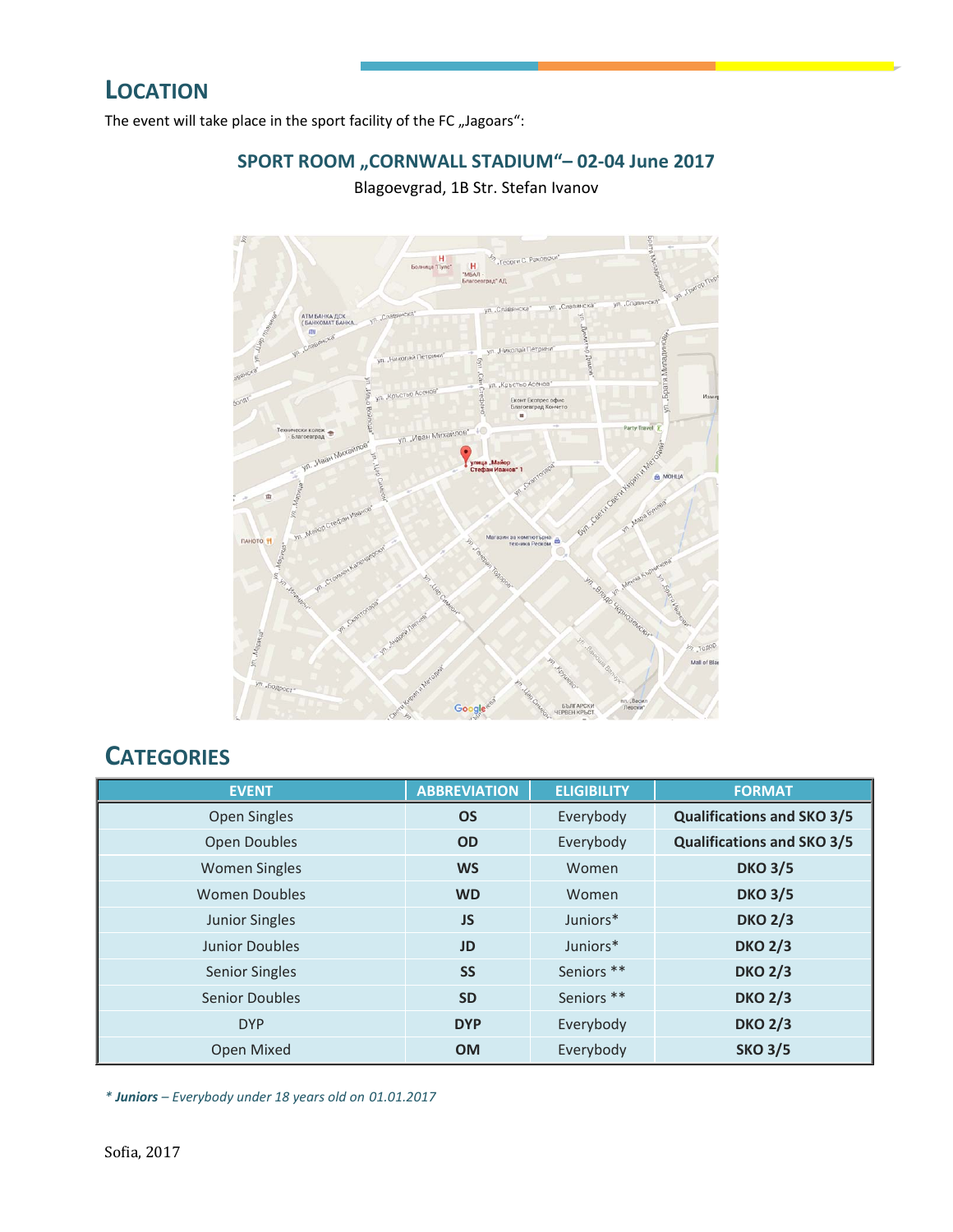*\*\* Seniors ‐– Everybody over 50 years old on 01.01.2017 DKO – Double Elimination, SKO – Single Elimination*

In the Qualifications each match consists of 1 game to 7 goals (minimum 4 qualification matches). In the Eliminations matches are played best of 5 games up to 5 goals each. If the result is 4:4 in the  $5<sup>th</sup>$  game, the last game will be played up to 2 goals difference up to 8. **Changes to the format may be made by the management if necessary.**

## **SCHEDULE**

| <b>DAY</b>               | <b>TIME</b>     | <b>EVENT</b>                          | <b>FORMAT</b>                    |
|--------------------------|-----------------|---------------------------------------|----------------------------------|
|                          | 20:00-22:00     | <b>Registration</b>                   |                                  |
| <b>FRIDAY: 02 June</b>   | 20:00           | <b>DYP</b>                            | <b>DKO (2/3)</b>                 |
|                          | $09:00 - 09:30$ | <b>Registration</b>                   |                                  |
|                          | 10:00           | OS-2 Top Seeds                        | <b>Qualifications</b>            |
|                          | 13:00           | <b>Break</b>                          |                                  |
|                          | 13:00           | JS, SS                                | <b>DKO (2/3)</b>                 |
|                          | 13:00           | <b>WS</b>                             | DKO (3/5-winners, 2/3 -losers)   |
| <b>SATURDAY: 03 June</b> | 14:30           | <b>OS</b>                             | <b>SKO (3/5)</b>                 |
|                          | 16:00-16:30     | <b>Registration DYP*</b>              |                                  |
|                          | 17:00           | <b>Sat DYP</b>                        | DKO (2/3-winners, 1 to 7-losers) |
|                          | 17:00           | <b>OM</b>                             | <b>SKO (3/5)</b>                 |
|                          | 20:00           | <b>FINALS</b>                         |                                  |
|                          | 21:00           | End of all events of the day          |                                  |
|                          | 09:00           | <b>OM-</b> continuation               | <b>SKO (3/5)</b>                 |
|                          | 10:00           | OD-2 Top Seeds                        | <b>Qualifications</b>            |
|                          | 13:00           | <b>Break</b>                          |                                  |
|                          | 13:00           | JD, SD                                | <b>DKO (2/3)</b>                 |
| <b>SUNDAY: 04 June</b>   | 13:00           | <b>WD</b>                             | DKO (3/5-winners, 2/3 -losers)   |
|                          | 14:00           | OD                                    | <b>SKO (3/5)</b>                 |
|                          | 16:00-16:30     | <b>Registration DYP*</b>              |                                  |
|                          | 17:00           | <b>Sunday DYP</b>                     | DKO (2/3-winners,1 to 7-losers)  |
|                          | 20:00           | <b>Finals</b>                         |                                  |
|                          | 22:00           | <b>Rewarding and closing ceremony</b> |                                  |

\*Saturday and Sunday DYP are only for players out of the competition. In case there are enough players and time, instead of *Sunday DYP, Open Mixed might be played.*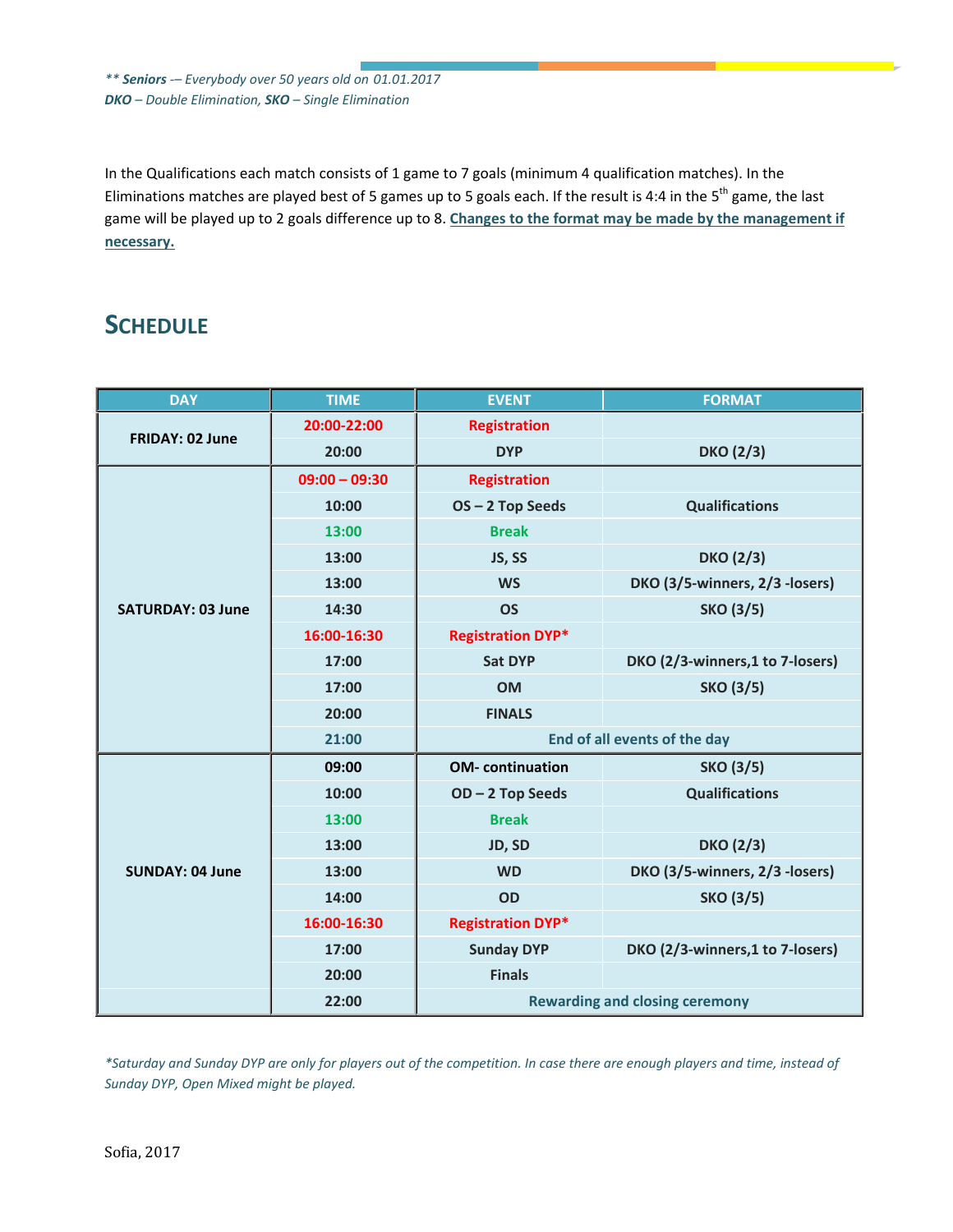### **RULES**

- **Rules:** The tournament will be played by the current ITSF rules (https://www.tablesoccer.org/rules/documents/2016\_Rulebook.pdf). All tournament participants are required to be familiar with the rules and respect them.
- *Dresscode:* **The wearing of sportswear is required for all participants:** http://www.table‐ soccer.org/page/dress-code. Prohibited are all kinds of jeans. (See item 29 of the Rules).
- *Seeding:* The seeding in the main chart will be based on ITSF ranking. **IMPORTANT! Top ranked players might be seeded depending on the final number of participating teams/players. It will be announced on spot before the start of the discipline!**
- *Recall ‐ Regulation:* To avoid long waiting periods Recall Regulations are stricktly used. (See item 26 of the Rules).
- *Announcement of the results:* The winner of a game has to announce the result within 3 minutes after the game is finished. If not done the game will be counted as lost.

| <b>DISCIPLINE</b>                            | ABBR.       | <b>FEES</b>            | <b>INFORMATIOM FOR PLAYERS</b>                                                                                                         |
|----------------------------------------------|-------------|------------------------|----------------------------------------------------------------------------------------------------------------------------------------|
| <b>Tournament FEE</b>                        | TF.         | 8 EUR / 15 BGN         | Each player taking part in the main disciplines (apart from<br>Mixed and DYP) is obliged to pay a ONE-TIME Tournament<br>fee of 8 EUR. |
| <b>OS</b>                                    | <b>OS</b>   | 8 EUR / 15 BGN         |                                                                                                                                        |
| <b>OD</b>                                    | <b>OD</b>   | 8 EUR / 15 BGN         |                                                                                                                                        |
| <b>WS</b>                                    | <b>WS</b>   | 8 EUR / 15 BGN         |                                                                                                                                        |
| <b>WD</b>                                    | <b>WD</b>   | 8 EUR / 15 BGN         | All Fees are per person. Only players who've paid their                                                                                |
| JS.                                          | <b>JS</b>   |                        | fees will be allowed to take part in the Tournament                                                                                    |
| <b>JD</b>                                    | <b>JD</b>   |                        | events.<br>Note! If a referee is called there is 2 BGN / 1 EUR referee fee                                                             |
| <b>SS</b>                                    | <b>SS</b>   |                        | - slit by the two players/teams.                                                                                                       |
| <b>SD</b>                                    | <b>SD</b>   |                        | Players must play with official balls, bought on spot of the<br>tournament. They will be supplied in the sport room.                   |
| <b>Friday DYP</b>                            | <b>DYP</b>  | <b>3 EUR / 5 BGN</b>   | REGISTRATION for the tournament closes on 25.05.2017!                                                                                  |
| <b>Saturday DYP</b>                          | <b>DYP</b>  | <b>3 EUR / 5 BGN</b>   |                                                                                                                                        |
| <b>Sunday WDYP</b>                           | <b>WDYP</b> | 1.5 EUR / 3 BGN        |                                                                                                                                        |
| <b>OM</b>                                    | <b>OM</b>   | <b>4 EUR / 7 BGN</b>   |                                                                                                                                        |
| <b>WOMEN PACKAGE</b><br>(OS, WS, OD, WD, TF) | <b>WP</b>   | <b>32 EUR / 60 BGN</b> |                                                                                                                                        |

### **ENTRY FEES**